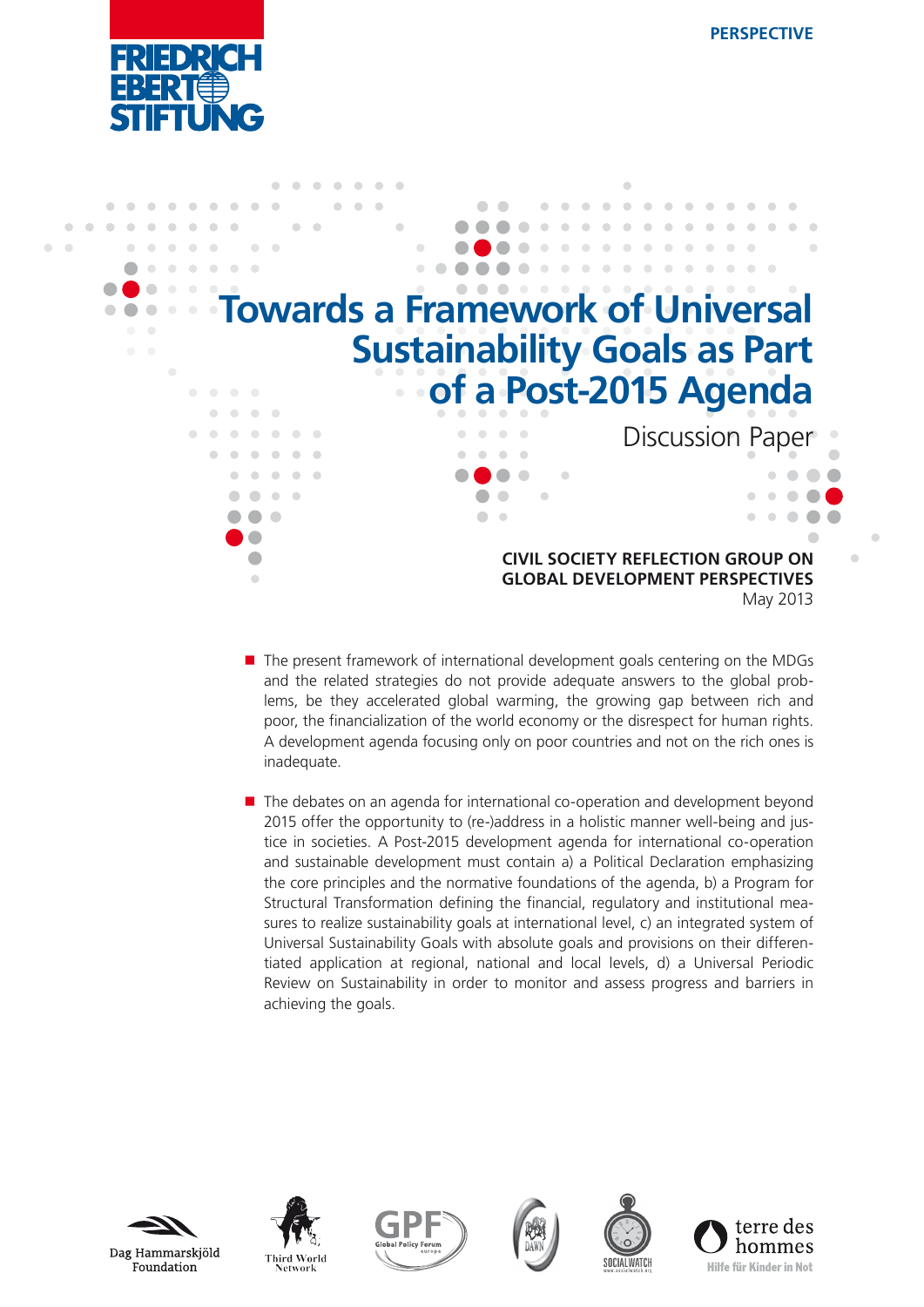## Introduction

The debates on an agenda for international co-operation and development beyond 2015 offer the opportunity to (re-)address in a holistic manner well-being and justice in societies. Given the economic, social and ecological challenges in the world, this is urgently needed.

 $\bullet\bullet$ 

 $\sqrt{2}$ 

 $\blacksquare$ 

 $\bullet\hspace{0.1cm} \bullet\hspace{0.1cm}\bullet\hspace{0.1cm} \bullet$ 

The present framework of international development goals centering on the MDGs and the related strategies do not provide adequate answers to the global problems, be they accelerated global warming, the growing gap between rich and poor, the financialization of the world economy or the disrespect for human rights.

Given these problems we require changes in the economic and social systems. A development agenda focusing only on poor countries and not on the rich ones is inadequate.

This does not mean such an agenda should prescribe top-down identical goals, responsibilities and political recipes following a one-size-fits-all approach. A future development agenda ought to be based on common principles providing for a differentiation of countries according to their economic performance, social needs and ecological responsibilities. Similarly, the agenda ought to contain a differentiated catalogue of political commitments. Embedded between the general principles and the political implementation measures, Universal Sustainability Goals would be an essential albeit *one* element of the Post-2015 Agenda.

The discussions about any Post-2015 Agenda must address the structural obstacles and political barriers that prevented the realization of the MDGs. Without an honest assessment of these obstacles and barriers any so called »new« development goals will remain a paper tiger.

1. Contours of the Post-2015 Agenda

A Post-2015 Agenda for international co-operation and sustainable development must contain the following elements:

1. **A Political Declaration** emphasizing the core principles and the normative foundations of the Post-2015 Agenda.

- 2. **A Program for Structural Transformation** defining the financial, regulatory and institutional measures to realize the sustainability goals at international level.
- 3. **An integrated system of Universal Sustainability Goals** with absolute goals and provisions on their differentiated application at regional, national and local levels.
- 4. **A Universal Periodic Review on Sustainability** in order to monitor and assess progress and barriers in achieving the goals.

All four elements are intertwined. A declaration of principles without the political goals derived from it would be just as ineffective as a global catalogue of goals without accountability mechanisms and a binding plan of implementation.

# 2. Core Principles of the Post-2015 Agenda

The Post-2015 Agenda needs to be based on shared principles and values. They do not have to be invented or agreed on via tedious negotiation processes. In international treaties, declarations and political statements, above all the Rio Declaration of 1992 and the Millennium Declaration of 2000, governments have agreed on fundamental principles that are crucial to relations at national and international level. The following eight principles can serve as a normative basis for a future development agenda:

1. **Solidarity principle**. Solidarity has been a widely accepted principle in many national constitutions to govern the relationship of citizens within a country. Central to this concept is the equality of persons and their shared responsibility for a common good. In the notion of solidarity, assistance is not an act of charity, but a right of every woman, man and child. Solidarity differs radically from charity and philanthropy. In times of globalization, this concept has been transferred to the international level. In the Millennium Declaration, governments listed solidarity as one of the core values: *»Global challenges must be managed in a way that distributes the costs and burdens fairly in accordance with basic principles of equity and social justice. Those who suffer or who benefit least deserve help from those who benefit most.«*<sup>1</sup>

<sup>1.</sup> UN General Assembly (2000): Millennium Declaration of the United Nations. New York. (UN Doc. A/RES/55/2), para. 6.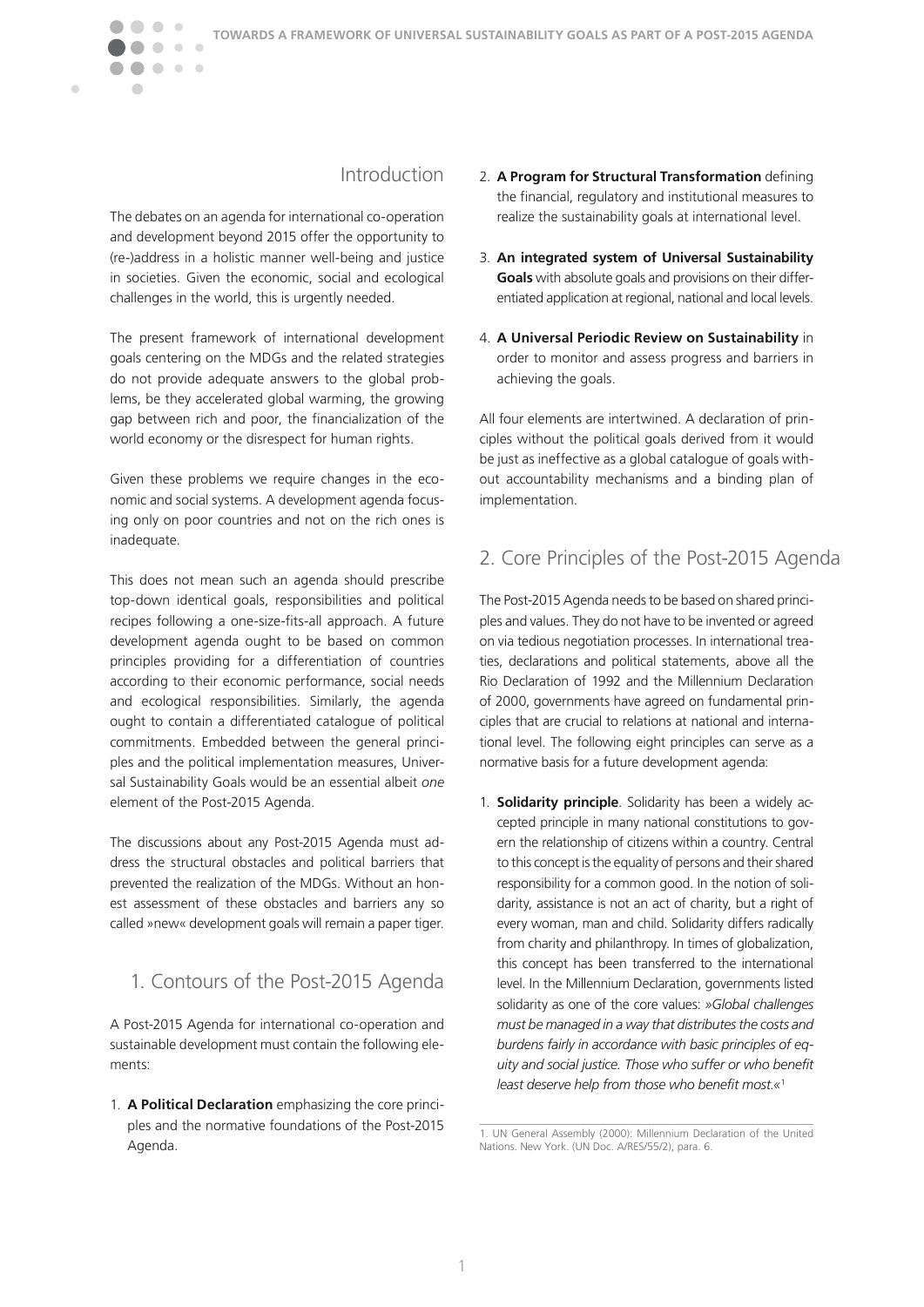2. **Do-no-harm principle**. Originally a key principle of medical ethics reflected in the promise of the Hippocratic Oath *»to abstain from doing harm«*, this principle has become relevant to other areas. For instance, it has been included in humanitarian principles of UNICEF since 2003, and it has been adopted by major humanitarian organizations in their codes of conduct. In essence, the commitment to implement policies in a way that they do no harm to people or nature should be regarded as a guiding principle in all policy areas and at all levels.

 $\bullet\bullet$ 

 $\bullet\bullet\bullet$ 

 $\overline{\phantom{a}}$ 

Ċ

- 3. **Principle of common but differentiated responsibilities.** Already mentioned above, the Rio Declaration of 1992 states: *»In view of the different contributions to global environmental degradation, States have common but differentiated responsibilities. The developed countries acknowledge the responsibility that they bear in the international pursuit of sustainable development in view of the pressures their societies place on the global environment and of the technologies and financial resources they command.*«2 By including the historical dimension, this principle goes beyond the principle of 'special and differential treatment' based on economic capabilities and needs, as contained in World Trade Organization agreements. The principle is a key element of the Kyoto Protocol, but its application must not be limited to the climate negotiations. The principle applies at regional, subnational and even communal level as well: those who can bear more burdens have to contribute more to the well-being of their communities – be that through progressive taxation or through practical action. The crunch question at all levels is according to what basis of allocation the responsibilities and the financial burdens they entail should be shared.
- 4. **»Polluter pays« principle.** The simple message of this principle is that the costs of pollution have to be borne by those who cause it. The Rio Declaration states in Principle 16: *»National authorities should endeavor to promote the internalization of environmental costs and the use of economic instruments, taking into account the approach that the polluter should, in principle, bear the cost of pollution* (…)*.«*<sup>3</sup> While this

principle is widely acknowledged in international environmental law, it should be applied in other areas as well. In the context of the recent financial crisis, many asked for the »polluters« – that is, the banks and the financial industry – to bear the costs of the crisis. For instance, European Commissioner Michel Barnier said: *»I believe in the ›polluter pays‹ principle. We need to build a system which ensures that the financial sector will pay the cost of banking crises in the future.«*<sup>4</sup>

- 5. **Precautionary principle.** In the absence of a scientific consensus on the impacts an action or policy has on people or nature, the burden of proof that it is not harmful falls on the proponents of this action or policy. This principle is also laid down in the Rio Declaration, which says in Principle 15: *»In order to protect the environment, the precautionary approach shall be widely applied by States according to their capabilities. Where there are threats of serious or irreversible damage, lack of full scientific certainty shall not be used as a reason for postponing cost-effective measures to prevent environmental degradation.«* The principle is also part of the UN Framework Convention on Climate Change (Article 3.3.) and has been incorporated into many other international agreements, such as the Cartagena Protocol on Biosafety in the year 2000.
- 6. **Subsidiarity principle.** Political decisions must always be taken at the lowest possible administrative and political level, and hence as close to the citizens concerned as possible. This idea is a core element of federalism and one of the central principles in the treaties of the European Union. But indigenous peoples also regard this principle as an essential tool to preserve their identity, diversity and cultures. Subsidiarity recognizes the inherent democratic right to self-determination for people, communities and nations, but only as long as its exercise does not infringe on similar rights of others. Therefore, it must not be misused as an argument against central governmental action at national or international levels, but must always be applied in combination with the other principles, in particular the solidarity principle.
- 7. **Principle of free, prior and informed consent.** According to this principle, communities have the right to give or withhold their consent to proposed

<sup>2.</sup> UN General Assembly (1992): Rio Declaration on Environment and Development. New York (UN Doc. A/CONF.151/26 (Vol. I)), Principle 7. 3. Ibid. Principle 16.

<sup>4.</sup> Cf. http://ec.europa.eu/news/economy/100526\_de.htm.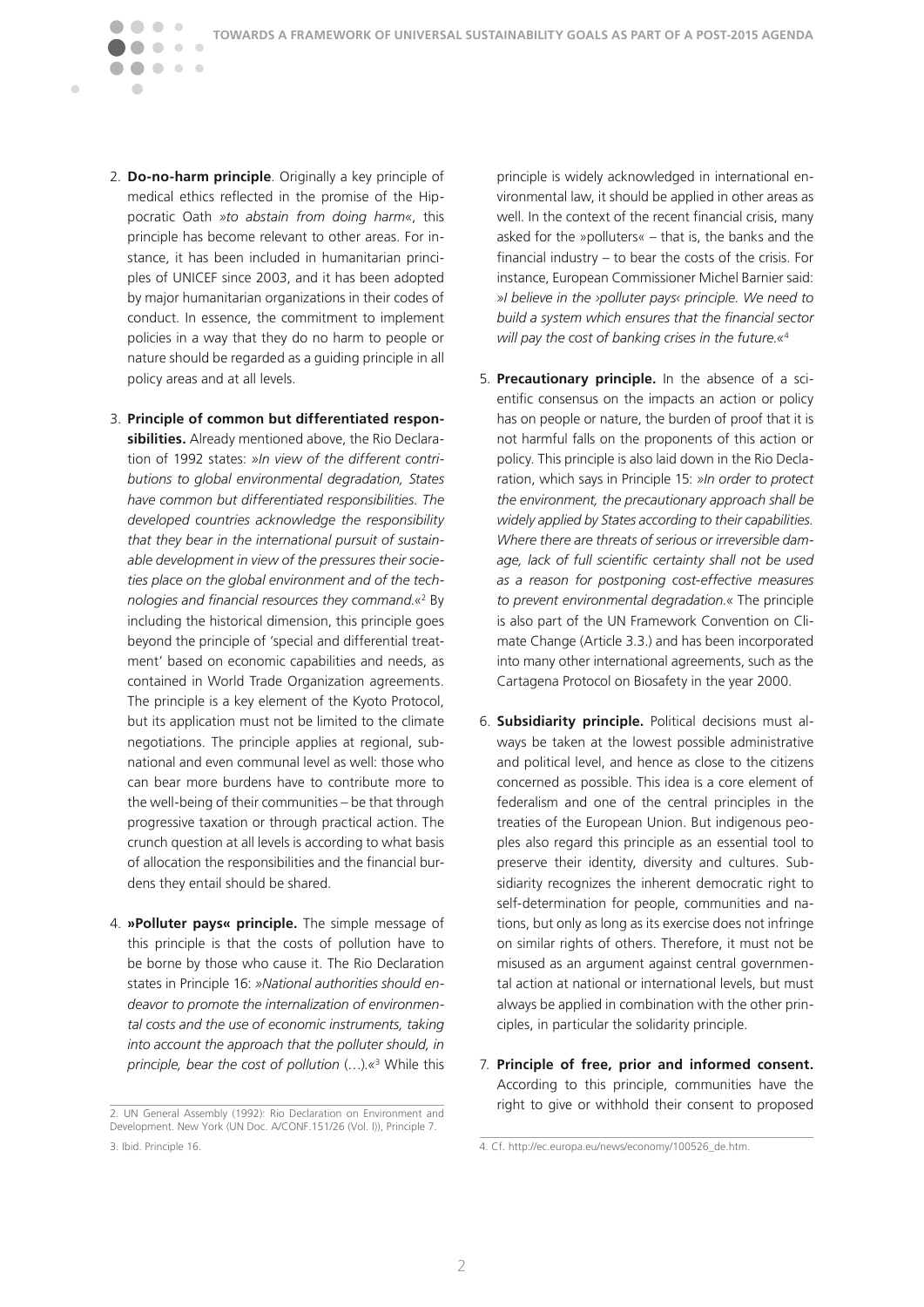projects and actions by governments or corporations that may affect their livelihood and the lands they customarily own, occupy or otherwise use.

 $\bullet\bullet$ 

 $\overline{\phantom{a}}$ 

 $\blacksquare$ 

 $\bullet\hspace{0.1cm} \bullet\hspace{0.1cm}\bullet\hspace{0.1cm} \bullet$ 

 This is a key element of the United Nations Declaration on the Rights of Indigenous Peoples from 2007 and is recognized in the ILO Convention on Indigenous and Tribal Peoples in Independent Countries (169/1989).

 However, this principle is not limited to the rights of indigenous peoples. For example, it is also laid down in the Rotterdam Convention on the Prior Informed Consent Procedure for Certain Hazardous Chemicals and Pesticides in International Trade (PIC Convention, 1998). This convention provides, *inter alia*, for importing countries to receive information on a chemical being exported from a country that has banned or severely restricted it for health or environmental reasons.

8. **Principle of peaceful dispute settlement.** This is a core element of the UN Charter, which says in Article 2:

 *»All Members shall settle their international disputes by peaceful means in such a manner that international peace and security, and justice, are not endangered.«*

 In the Manila Declaration of 1982, governments reconfirmed that the peaceful settlement of disputes should represent one of the central concerns for states and for the UN.<sup>5</sup> Deriving from the most basic human right to a dignified life, this principle also applies to the relationships between states and people as well as among people themselves.

These eight principles can provide the cornerstones of a universal sustainability rights framework. They are interconnected and must not be applied in isolation. In addition to them, there are a number of fundamental values that are equally important in international relations and societal development. In the Millennium Declaration, governments committed themselves to the following values in particular:

**Freedom.** Men, women and children have the right to live their lives in dignity, free from hunger and from the fear of violence, oppression or injustice. Democratic and participatory governance based on the will of the people best assures these rights. But there are also limits to freedom – namely where the freedom of our peers is touched. *»Freedom is always the freedom of dissenters«* (Rosa Luxemburg). And freedom has its limits in the principle of »do no harm«.

- **Equality.** No individual and no nation or group must be denied the opportunity to participate in and to benefit from development. Equal rights and opportunities of women and men must be assured. Equality also includes the concept of intergenerational justice – that is, the recognition that the present generation shall only meet its needs in a way that does not compromise the ability of future generations to meet their own needs.
- **Diversity.** Human beings must respect one another, in all their diversity of belief, culture, language, looks, sexual orientation and gender. Differences within and between societies should be neither feared nor repressed, but cherished as a precious asset of humanity. A culture of peace and dialogue in mutual learning should be actively promoted.
- **Respect for nature.** Respect must be shown in the conduct towards all living species. This also applies to the use of natural resources and the ecosystems as a whole. But respect for nature means much more than sound management of the human environment: it means that all living species have intrinsic rights. They should not be regarded as objects but as subjects whose value goes beyond use and exchange. This understanding of nature as a living system is reflected in the thinking and belief systems of indigenous peoples, for instance in the concept of *Buen Vivir*.

Governments have generally given their approval to these principles and values. However, this is not enough. They need to be translated into legally enshrined rights and duties. Here, the **universal system of human rights** plays a key role. The Human Right System provides key principles such as progressive realization of Human Rights, maximum available resources, non-retrogression and extraterritorial obligations. Moreover, the United Nations Charter of Human Rights comprising the General Declaration of Human Rights, the International Covenant on Civil and Political Rights and the International Covenant on Economic, Social and Cultural Rights is of particular importance. The International Convention on the Elimina-

<sup>5.</sup> UN General Assembly (1982): Manila Declaration on the Peaceful Settlement of International Disputes. New York (UN Doc. A/RES/37/10).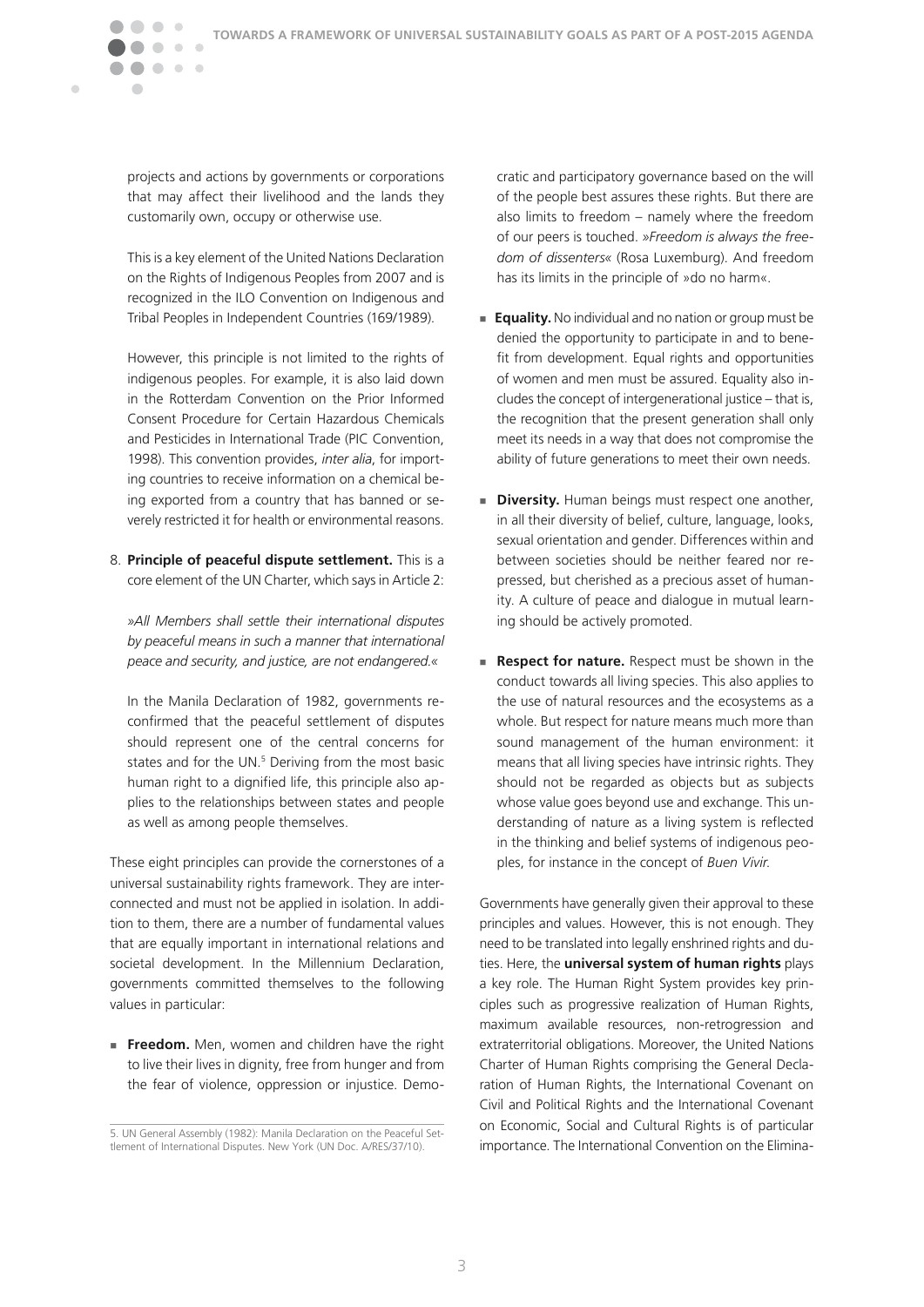tion of All Forms of Discrimination Against Women, the Convention on the Rights of the Child and the International Convention on the Elimination of All Forms of Racial Discrimination are of equal importance. Recently, these key documents have been supplemented by the Convention on the Protection and Promotion of the Diversity of Forms of Cultural Expressions (2005) and the UN Declaration on the Rights of Indigenous Peoples (2007).

 $\bullet\bullet$ 

Ċ

 $\bullet\hspace{0.4mm}\bullet\hspace{0.4mm}\bullet\hspace{0.4mm}\bullet$ 

A rights-based social contract also requires the Rule of Law (RoL) being more than the law by rulers or rule by law. The first-ever UN high-level meeting devoted to the RoL on 24 September 2012 adopted a *Declaration on the Rule of Law at the National and International Lev*els (A/67/L.1) endorsed by the 67<sup>th</sup> General Assembly. Member States reaffirmed their *»commitment to the rule of law and its fundamental importance for political dialogue and cooperation among all States and for the further development of the three main pillars upon which the United Nations is built: international peace and security, human rights and development«.*

While the standards of the international system of human rights and the Rule of Law are generally accepted and most of the world's countries have ratified them, there is a huge implementation gap, indicating that it is not enough to merely translate the fundamental principles into internationally agreed rights and duties. The next step has to be to formulate political goals and strategies to implement these rights.

However, the development and implementation of such political goals and strategies must address the structural obstacles and political barriers that prevented the realization of many development goals so far.

### 3. Overcoming Obstacles and Barriers – Towards a Program of Structural Transformation

Despite the strong commitment to achieve the international development goals trade, investment and monetary rules and policies have all too often exacerbated poverty and inequalities. The obsession with growth, backed up by the dominant economic regime, provides the drive to exploit nature, rely on fossil fuels and deplete biodiversity, undermining the provision of essential services. Countries compete in a race to the bottom, offering lower taxes and cheaper labor so as to attract investments. Tax havens allow for tax evasion; bilateral and regional investment and trade agreements as well as the Agreement on Trade Related Aspects of Intellectual Property Rights (TRIPS) have undermined social, environmental and human rights standards and they have reduced the policy space of governments.

These policies have strengthened the power of investors and big corporations through deregulation, trade and financial liberalization, tax cuts and exemptions, and they have weakened the role of the state and its ability to promote human rights and sustainability.

Economic policies have on many occasions contradicted the commitments made to human rights and sustainability, as they and their related national and international institutions occupy the top of governance domains. They have relied too much on markets to allocate societies' limited resources and distribute their wealth, singling out GDP growth as the ultimate measure of well-being. The results have included: unabated appropriation of land; exploitation of seas and other natural resources, particularly in the global South; increased concentration and larger market shares of a few transnational corporations, notably in the food and pharmaceutical sectors; and precarization of work.

No other sector in society has gained more rights globally and locally than »big business«, be it national or transnational. Except for meek attempts at voluntary self-regulation and corporate social responsibility (CSR), the concentration and exercise of corporate power play a detrimental role in many parts of our world.

For too long, economic policies have been shaped by interest groups outlining policies *»without alternatives«.*  The Post-2015 Agenda should lead to structural transformations instead of being led by players whose advice has taken us down paths that are unsustainable.

The necessary structural transformations have to address inter alia the share a country has of world-wide (over-) exploitation of natural resources and damage to the global ecosystem e.g. via the excessive emission of greenhouse gases. According to the polluter pays principle, this could provide the foundation for a **system of fair burden sharing** based on equal emissions and user rights (taking into account the historical responsibility of societies) and justifying obligatory compensation.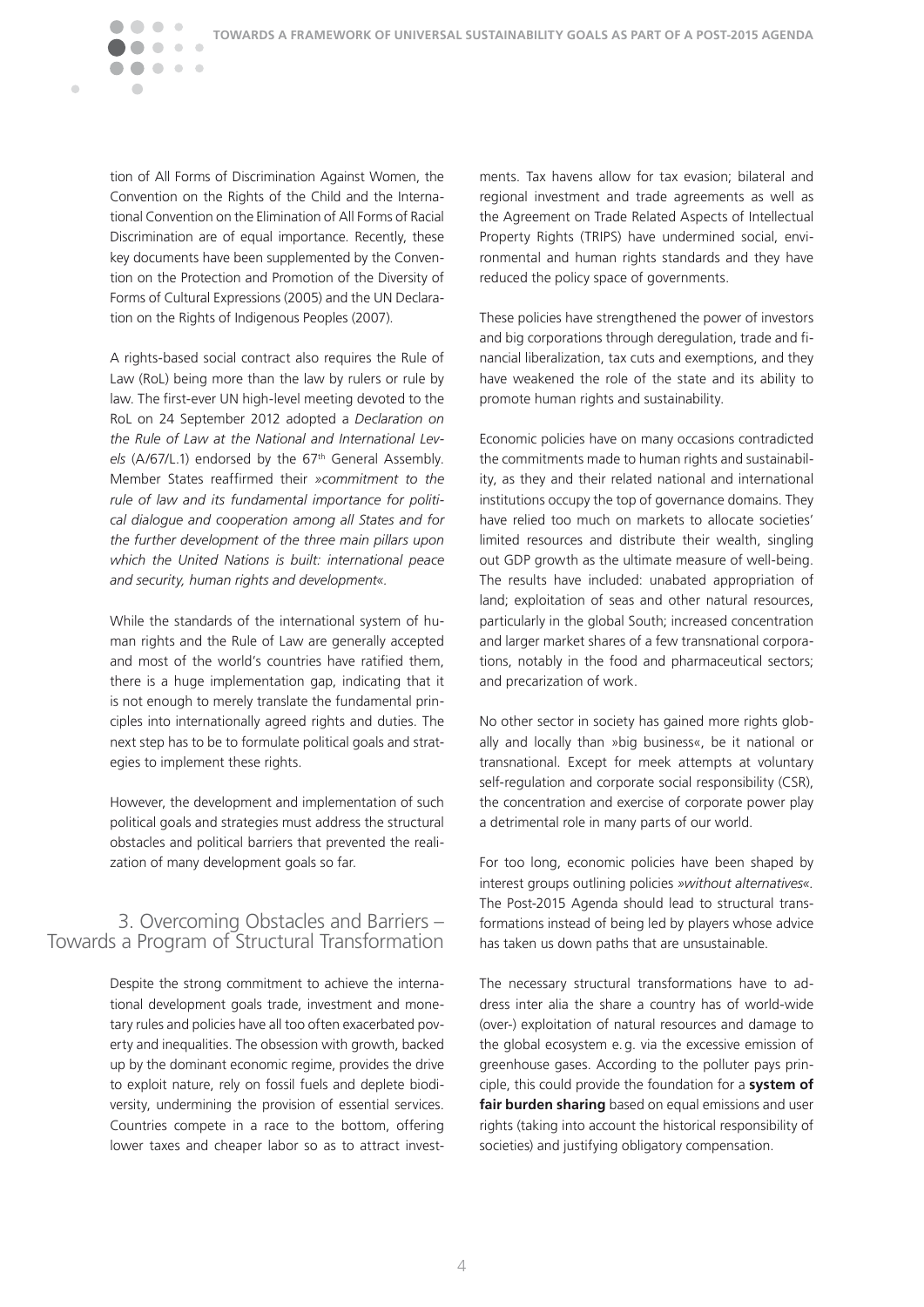The realization of Universal Sustainability Goals requires more than money. It is the regulatory and institutional framework at national and international levels that counts. For example, it may accelerate or prevent processes of impoverishment, influence consumption and production patterns and promote or stifle democratization processes.

 $\bullet\hspace{0.1cm} \bullet\hspace{0.1cm}\bullet\hspace{0.1cm} \bullet$ 

Ċ

### 4. An Integrated System of Universal Sustainability Goals

The formulation of Universal Sustainability Goals should set out from a critical stocktaking of the strengths and weaknesses of the MDGs, and address the obstacles and barriers mentioned above. This ensures that the Universal Sustainability Goals capture an holistic development approach and reflect the scope of the Millennium Declaration; are universally valid, i. e. for all countries of the world (and not only the »developing countries«); consider regional, national and subnational differences; do not fall short of codified human rights, including the economic, social and cultural rights; address the planetary boundaries; define desired results, necessary (financial) resources, formulas for burden sharing and user rights. It should be based on meaningful indicators of socioeconomic disparities using alternative ways to measure well-being and societal progress beyond GDP.

While the goals should not be formulated so vaguely that no rights, obligations or political instructions can be derived from them, they should not be so prescriptive that they restrict the democratic policy space of societies to take sovereign decisions on their development paths.

Before the official negotiations on the Post-2015 Agenda have even started, proposals on future goals should under no circumstances be limited to what is regarded as feasible from the point of view of *realpolitik*. Rather, they ought to address the global problems we are facing.

#### Dimensions of Universal Sustainability Goals

In this sense, an integrated system of Universal Sustainability Goals could comprise the following six goal dimensions:

- 1. Dignity and human rights for all;
- 2. Equity, equality and justice;
- 3. Respect for nature and the planetary boundaries;
- 4. Peace through disarmament, demilitarization and non-violent dispute settlement;
- 5. Fair economic and financial systems;
- 6. Democratic and participatory decision-making structures.

These six dimensions must not be regarded in isolation from one another. They overlap and are partly interdependent.

#### Absolute Goals and Boundaries

The internationally codified rights and obligations and the ecological boundaries are by their very essence absolute goals, universally valid and not time-bound. They apply to all people, and not only to a section of the world population. Their achievement is premised on tackling and overcoming structural obstacles and barriers. Thus, for example, the right to food implies that everyone in the world should have enough to eat and it is not acceptable to just reduce the proportion of people suffering from hunger by a certain year or ignore the impacts of the financial sector on food prices.

Similarly, science defines that concentration of  $CO<sub>2</sub>$  in the Earth's atmosphere must not surpass 350 ppm (particles per million). In terms of the »peace« dimension, the elimination of all atomic, biological and chemical weapons (ABC weapons) is another absolute goal.

### Differentiated Targets

In the path towards reaching global absolute goals, differentiated targets should be defined in democratic decision-making processes at regional, national and local level. Specific groups facing intersecting inequalities based on gender, age, class, ethnicity, sexual orientation, (dis-)abilities etc. should be prioritized. In this manner, the different socio-economic contexts and the specific social situation of a country are to be taken into account. Such targets should also be defined similarly for the global level with regard to global commons.

All these differentiated targets should respect the human rights principles of progressive realization and non-regression. This means that instead of fixing a date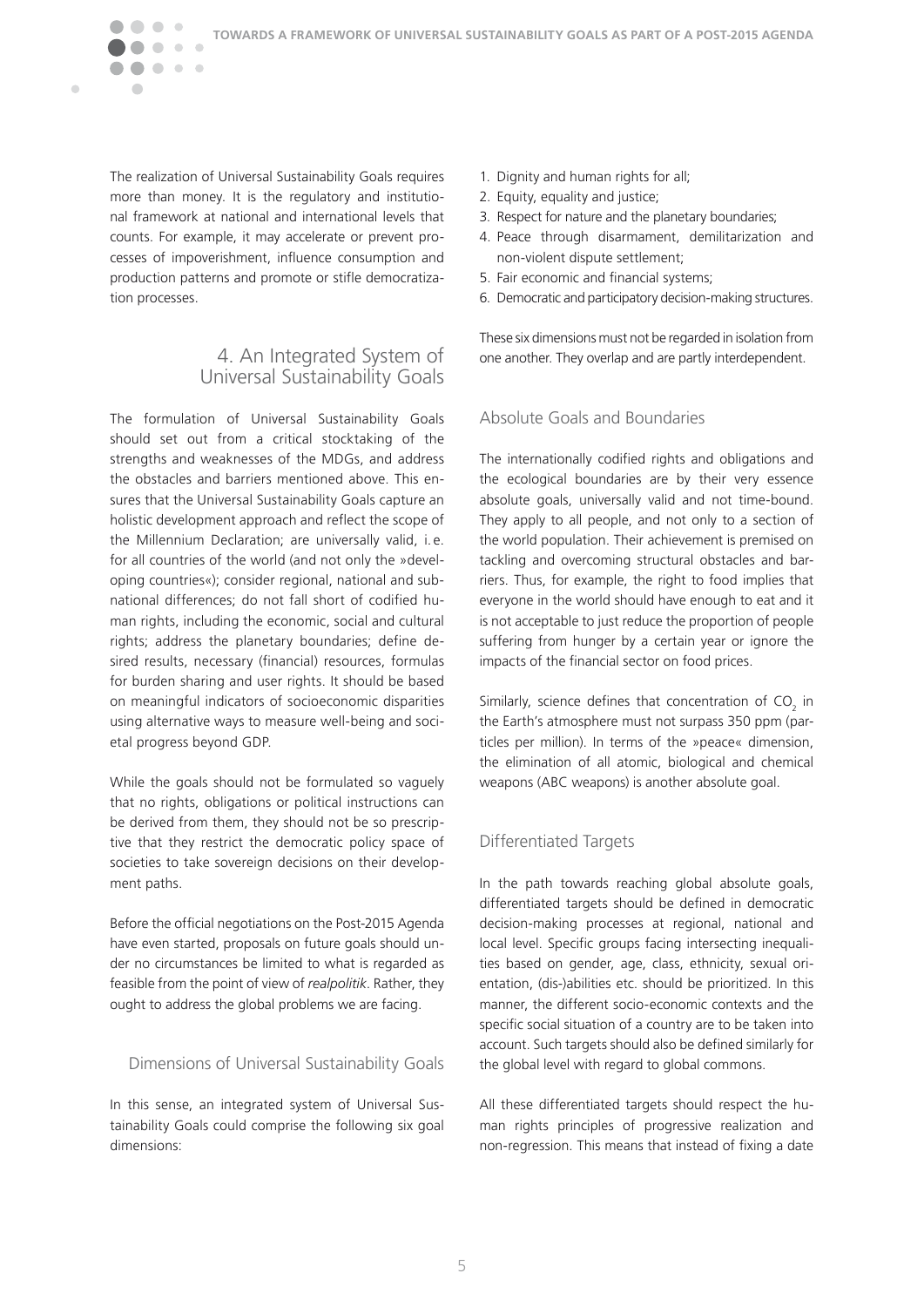when the goals have to be achieved, the variables are the degree and speed of progress in achieving the absolute goals. Rather than defining new »2015 Goals« that would subsequently be referred to as »2030« or »2050 Goals«, governments commit themselves to continuous progress defined for a shorter period of e.g. five years. This can take place within the framework of a »pledge and review procedure« in which the individual states commit themselves at national level to achieve specified targets within a period of five years and subsequently have them independently monitored and assessed.

 $\bullet\bullet$ 

 $\overline{\phantom{a}}$ 

 $\blacksquare$ 

 $\bullet\hspace{0.4mm}\bullet\hspace{0.4mm}\bullet\hspace{0.4mm}\bullet$ 

Any UN review process should address not only national performance but also global obstacles, e.g. those posed by the intellectual property right regime in achieving the goal of universal access to medicines.

### Meaningful Indicators

Experience with the MDGs has illustrated how important are the choice of meaningful indicators and the limiting or threshold values. For example, the »one dollar a day« threshold does not accurately measure a country's true state of poverty. This also applies to the exclusive use of national average values. The selection of suitable indicators will be crucial for a system of Universal Sustainability Goals. The indicators should be chosen with a view to their universal applicability.

Indicators and public access to the data are influential in shaping policy priorities, budget allocation and holding authorities accountable; data collection and dissemination are per se an expression of political commitment to transformation.

Indicators of distribution and inequality should be designed to run like a thread through the system of goals. The Gini Coefficient and the Gender Equity Index developed by Social Watch could be possible indicators for the second goal dimension (promoting equity and justice).<sup>6</sup> In addition, the indicators ought to be disaggregated according to income or wealth and gender. What is the quality of water supply for the poorest tenth of the population in comparison to the richest tenth? What differences are there between the »ecological footprint« or CO<sub>2</sub> emissions of the poorest and the richest income groups?

Violations of women's rights could be identified more easily, too. What differences are there between men and women e.g. in terms of access to social security systems in a country? How is landed property distributed among men and women? How do men and women differ in terms of participation in political decision-making processes?

In using the Universal Sustainability Goals as communication and mobilization tools, it might be useful to identify aggregated coefficients or indices for the six goal dimensions. Examples to explore are the Gross National Happiness Index and the Gender Equity Index, as well as the Ecological Footprint.

### 5. Universal Periodic Review on Sustainability

An integrated system of Universal Sustainability Goals is not limited to targets and indicators. Its political effectiveness also includes mechanisms for the monitoring of progress or regressive developments in achieving the goals. Here, the monitoring mechanism that already exists in the form of the Universal Periodic Review (UPR) in the human rights field could serve as a model. An extended UPR on Sustainability, complementary to the existing one, could be adopted that encompasses all dimensions of the Universal Sustainability Goals.

Its modus operandi could follow the IBSA (Indicators, Benchmarks, Scoping and Assessment) mechanism.7 The IBSA mechanism comprises four steps to check whether a country is fulfilling its obligation to comply with the realization of the economic, social and cultural rights. Firstly, the indicators for the assessment of progress are defined. In the second step, the country defines benchmarks that are to be achieved within the prescribed period. The third step comprises scoping, which is a review at UN level of whether reasonable objectives have been set or whether they have proved to be too high or too low. The final step is an assessment of the achievement of the goals. Then the cycle starts off again.

The assessment procedure will be based on information provided by governments as well as civil society and other independent sources. A review of this kind

<sup>6.</sup> Cf. www.socialwatch.org/node/14365.

<sup>7.</sup> Cf. Riedel, Eibe (2006): *The IBSA Procedure as a Tool of Human Rights Monitoring*, Mannheim; and Riedel, Eibe et al. (2010): *Indicators – Benchmarks – Scoping – Assessment*, Background Paper, Berlin/Geneva: Friedrich-Ebert-Stiftung.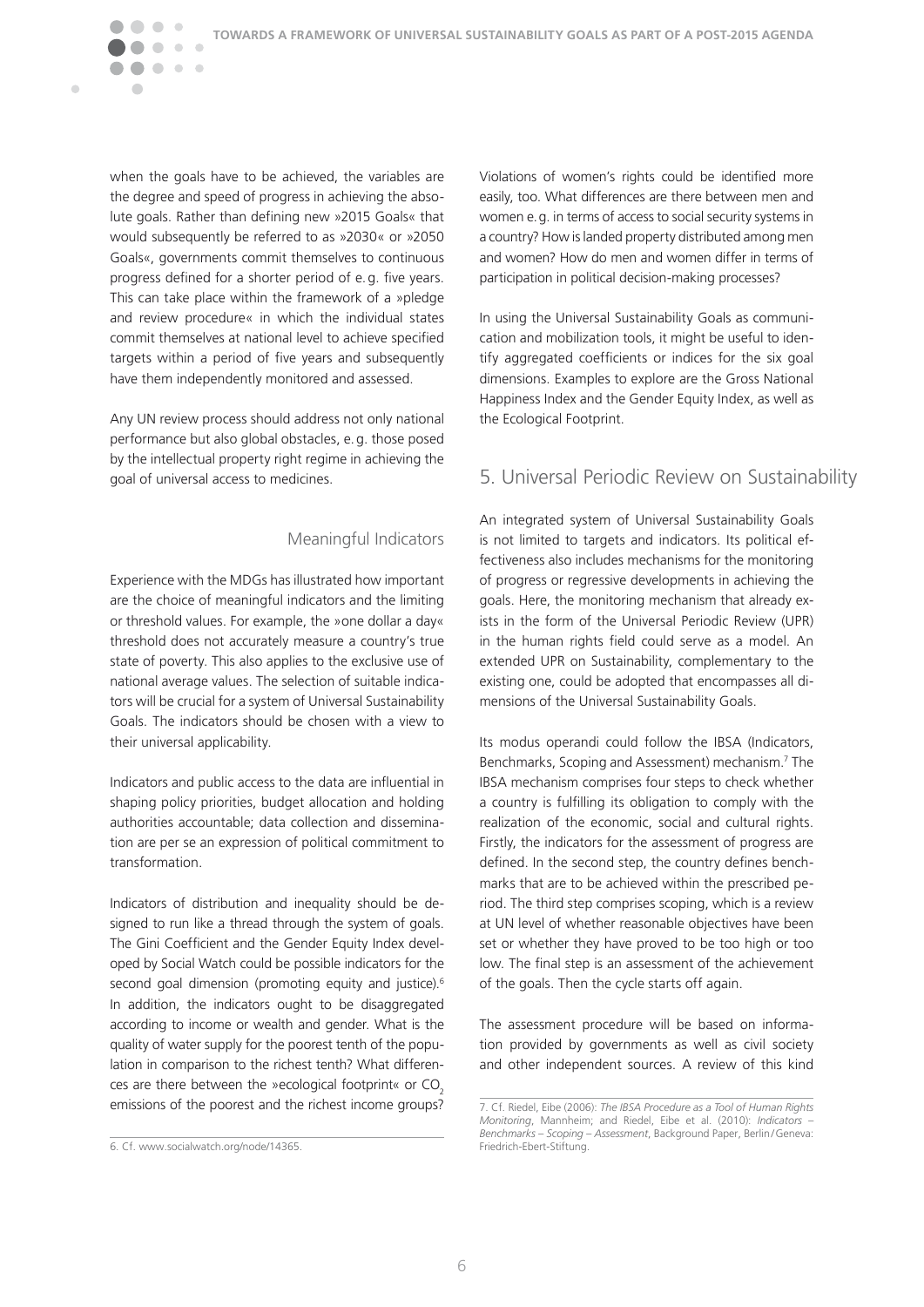offers a »coherence check« covering a country's entire policies and would put to the test its compliance with the universal sustainability principles and human rights – as well as the extraterritorial obligations of the international community. The High Level Political Forum on Sustainable Development set up by governments in Rio 2012 could be the appropriate body to implement the UPR and make this a meaningful body.

 $\bullet$ 

 $\bullet\hspace{0.1cm} \bullet\hspace{0.1cm}\bullet\hspace{0.1cm} \bullet$ 

 $\overline{\phantom{a}}$ 

 $\blacksquare$ 

### 6. On the Way to the 2015 Summit

The proposed framework of Universal Sustainability Goals as part of a Post-2015 Agenda is comprehensive. Some have warned of a danger of overloading the Post-2015 Agenda and are calling for a limited focus on poverty eradication and social development in the countries of the South – and hence de facto for a continuation of the present MDG approach.

However, a reductionist approach of this kind would mean engaging in business as usual and holding out in the same patterns of dealing with problems sector by sector, which has so far prevented solutions to the global problems. This would be the wrong course to pursue and would not do justice to the »multiple crisis« with its interdependences.

If the aim is a holistic development agenda, which is what both the UN and governments as well as civil society organizations have emphasized again and again, then this has to be reflected in the discussion and negotiation processes taking place up to 2015.

Civil society organizations should not be paralyzed by threats of intergovernmental negotiation blockages but claim what is needed in the Post-2015 Agenda and the Universal Sustainability Goals. An integrated approach is required that would lead to new interdisciplinary alliances within civil society and social movements. This applies in particular to development, ecological, social justice, peace and human rights organizations.

The process towards a future development agenda and Universal Sustainability Goals offers an opportunity to shape societal progress, respecting ecological boundaries and promoting the principles of solidarity and global responsibility.